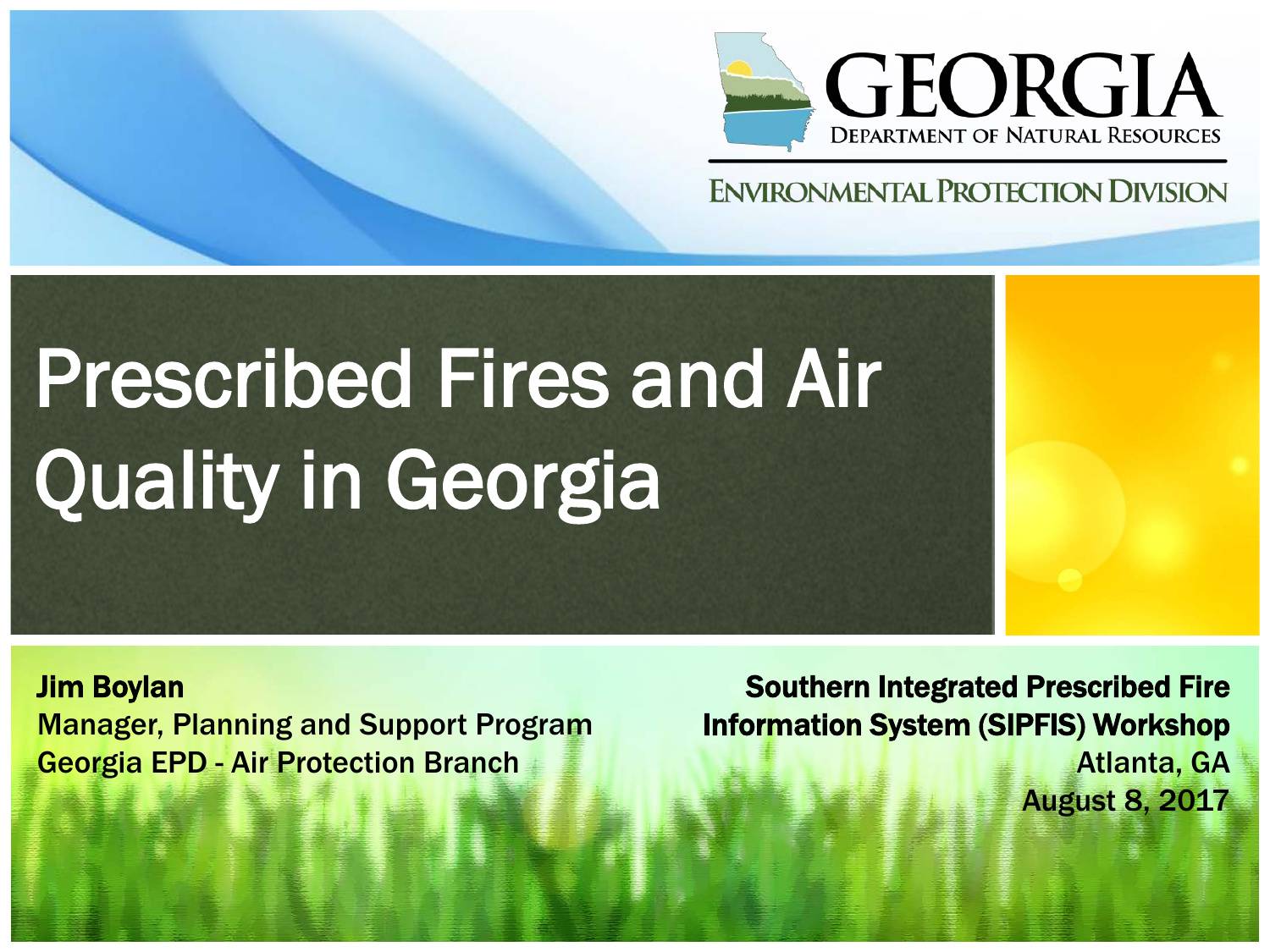

#### EXCEEDANCE REPORTS

- GA EPD writes detailed reports for every exceedance of the NAAQS  $(O_3, PM_{2.5}, SO_2, Pb)$ .
	- **INITIAL REPORT** 
		- Must be completed within 2 business days after the exceedance.
	- **FINAL REPORT** 
		- Submitted after all relevant information has been collected. This could be days, weeks, or months.
- Reports include discussions on meteorology, emissions, and air quality.
	- Wind rose, pollution rose, time series plots, location of emission sources, precursor analysis, HYSPLIT back trajectories, satellite images, etc…

2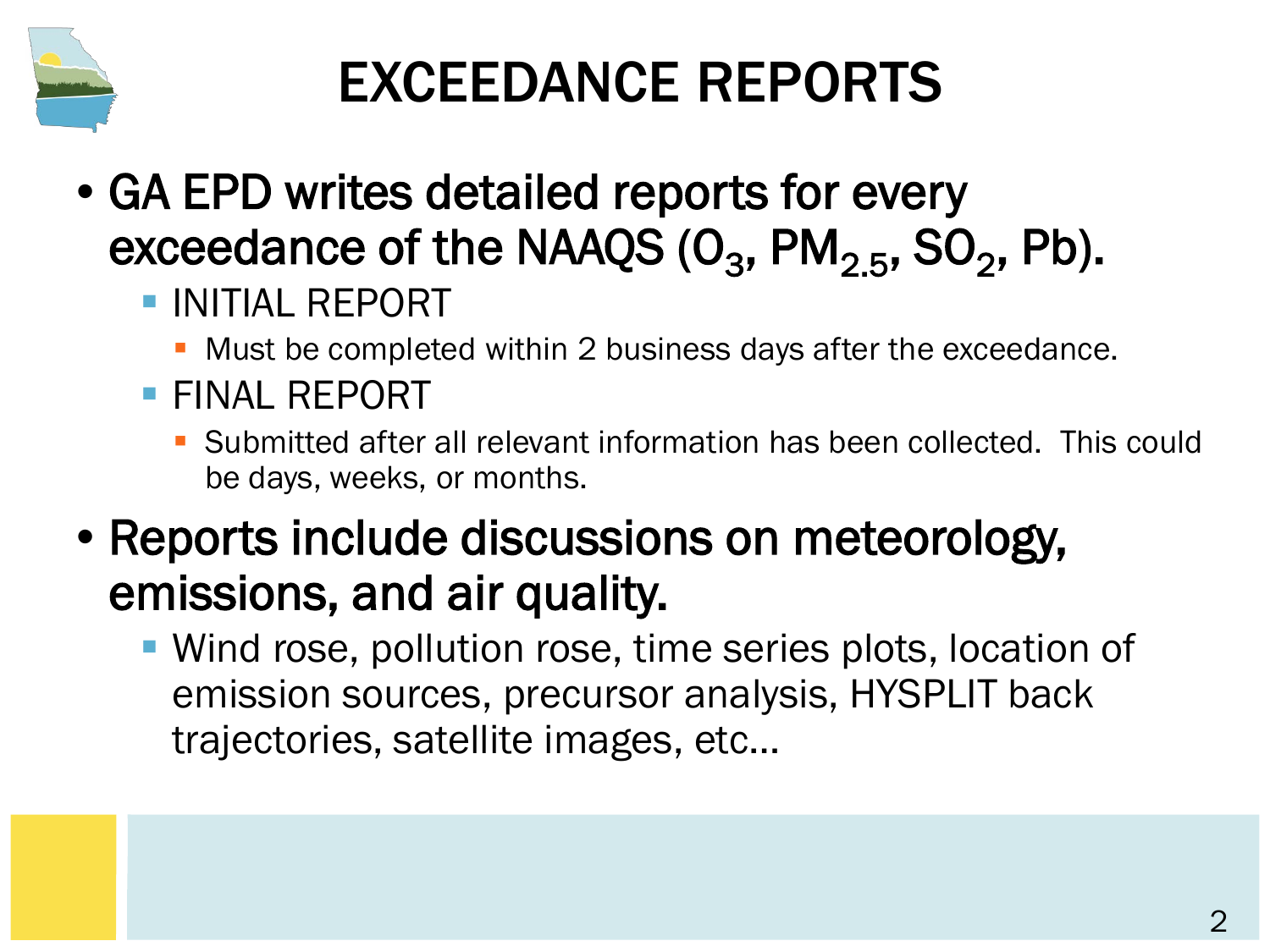

# PM<sub>2.5</sub> EXCEEDANCES

- Most exceedances of the  $PM<sub>2.5</sub>$  NAAQS in Georgia are related to prescribed fires or wildfires.
	- "Exceedance" of the NAAQS
		- **24-hour PM<sub>2.5</sub> measurement > 35 µg/m<sup>3</sup>**
	- **.** "Violation" of the NAAQS
		- **Annual arithmetic mean, averaged over 3 years >**  $12.0 \,\mathrm{\upmu g/m^3}$
		- 98<sup>th</sup> percentile of 24-hour daily average, averaged over 3 years  $> 35 \mu g/m<sup>3</sup>$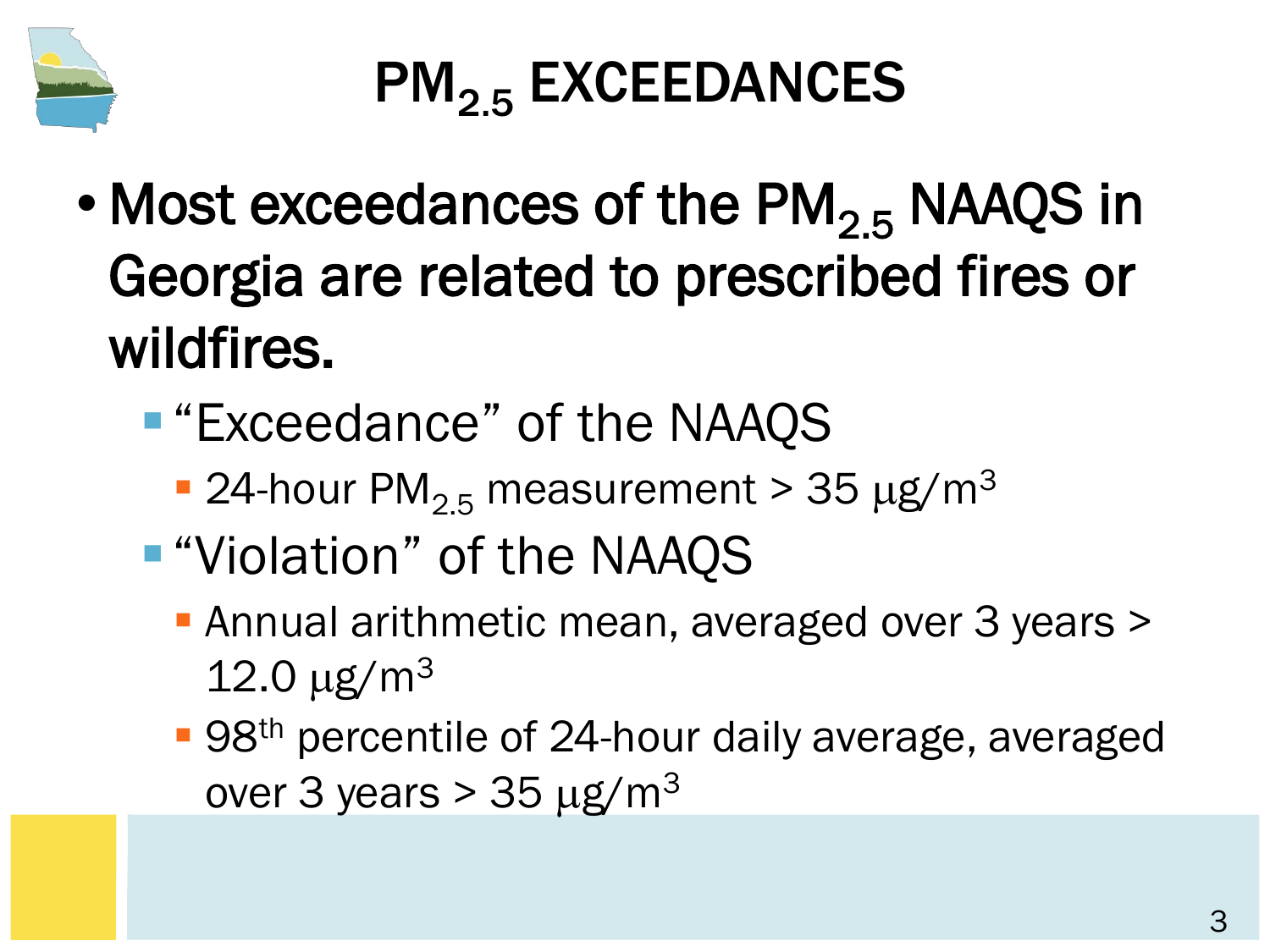

# ALBANY ON MARCH 17, 2017

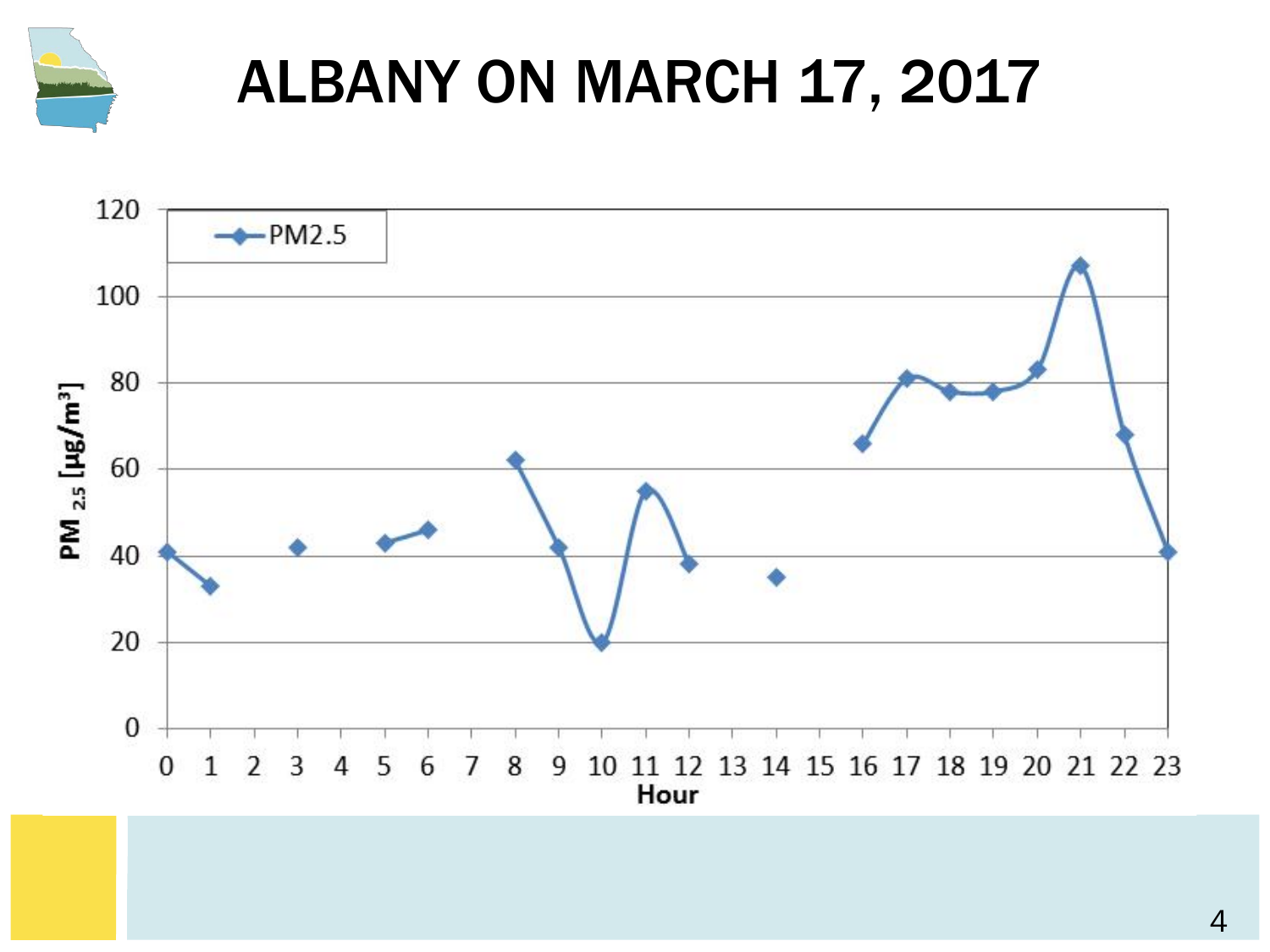

# WIND SPEED AND WIND DIRECTION



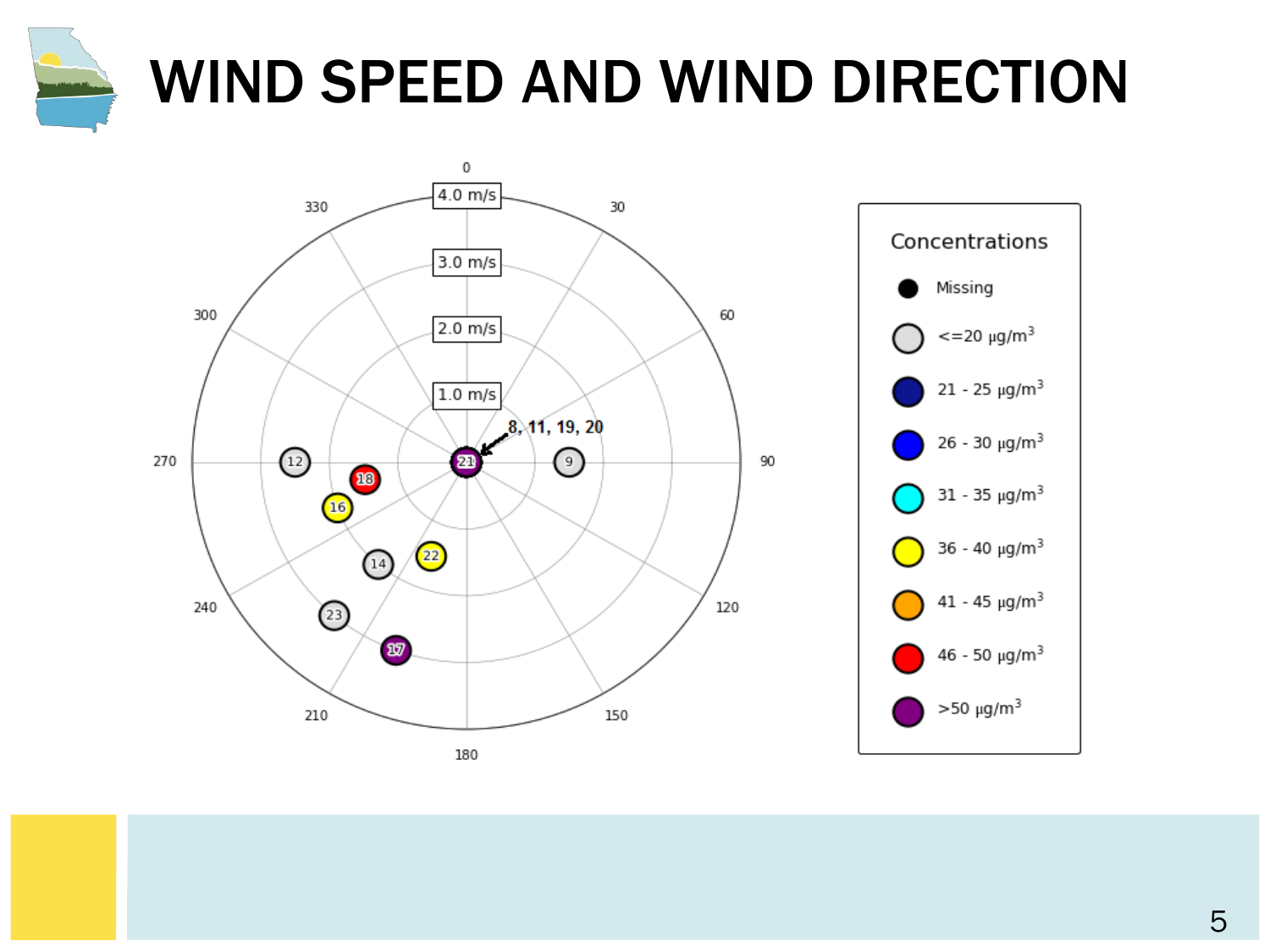

#### GFC PERMIT RECORDS

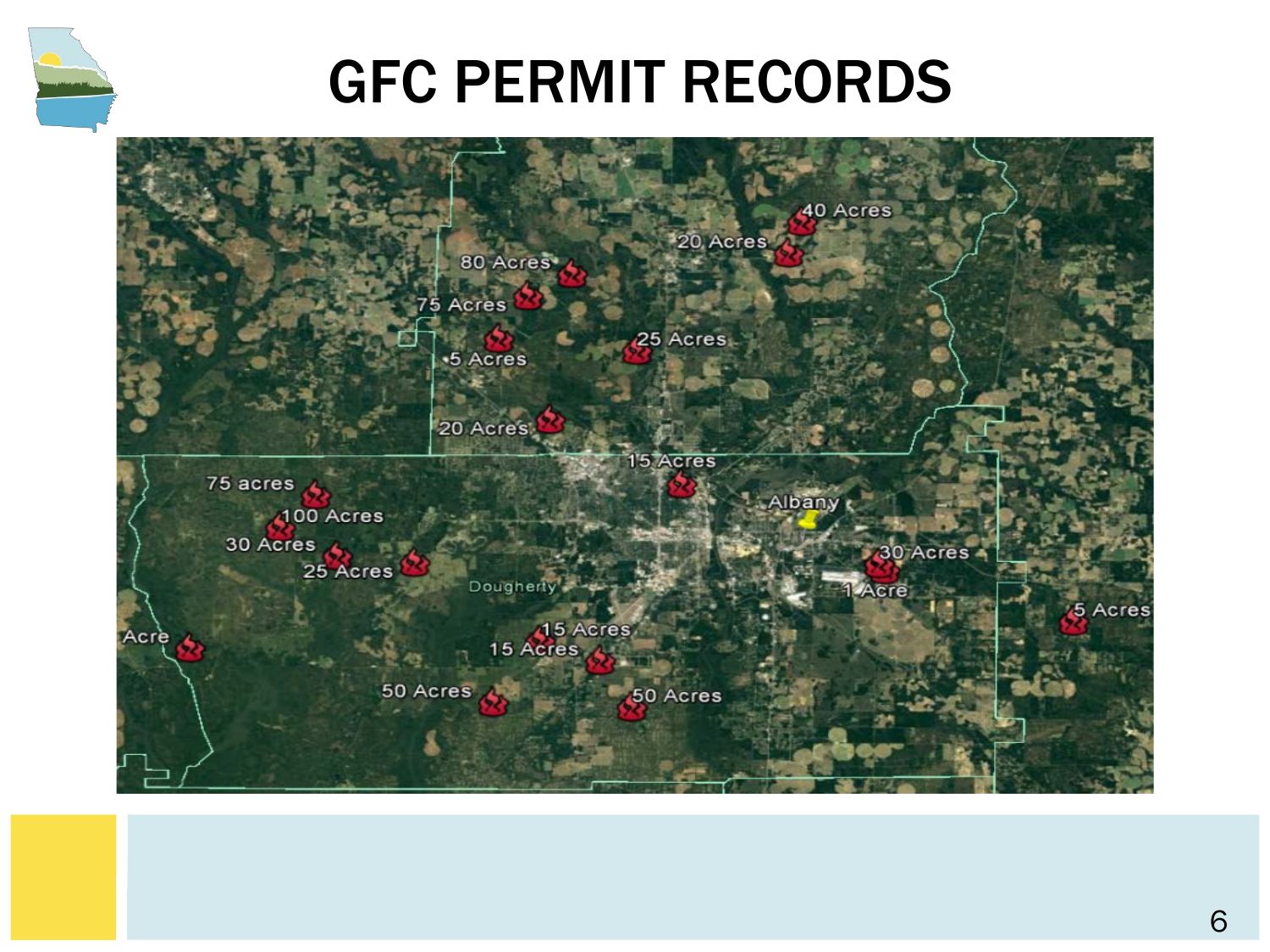

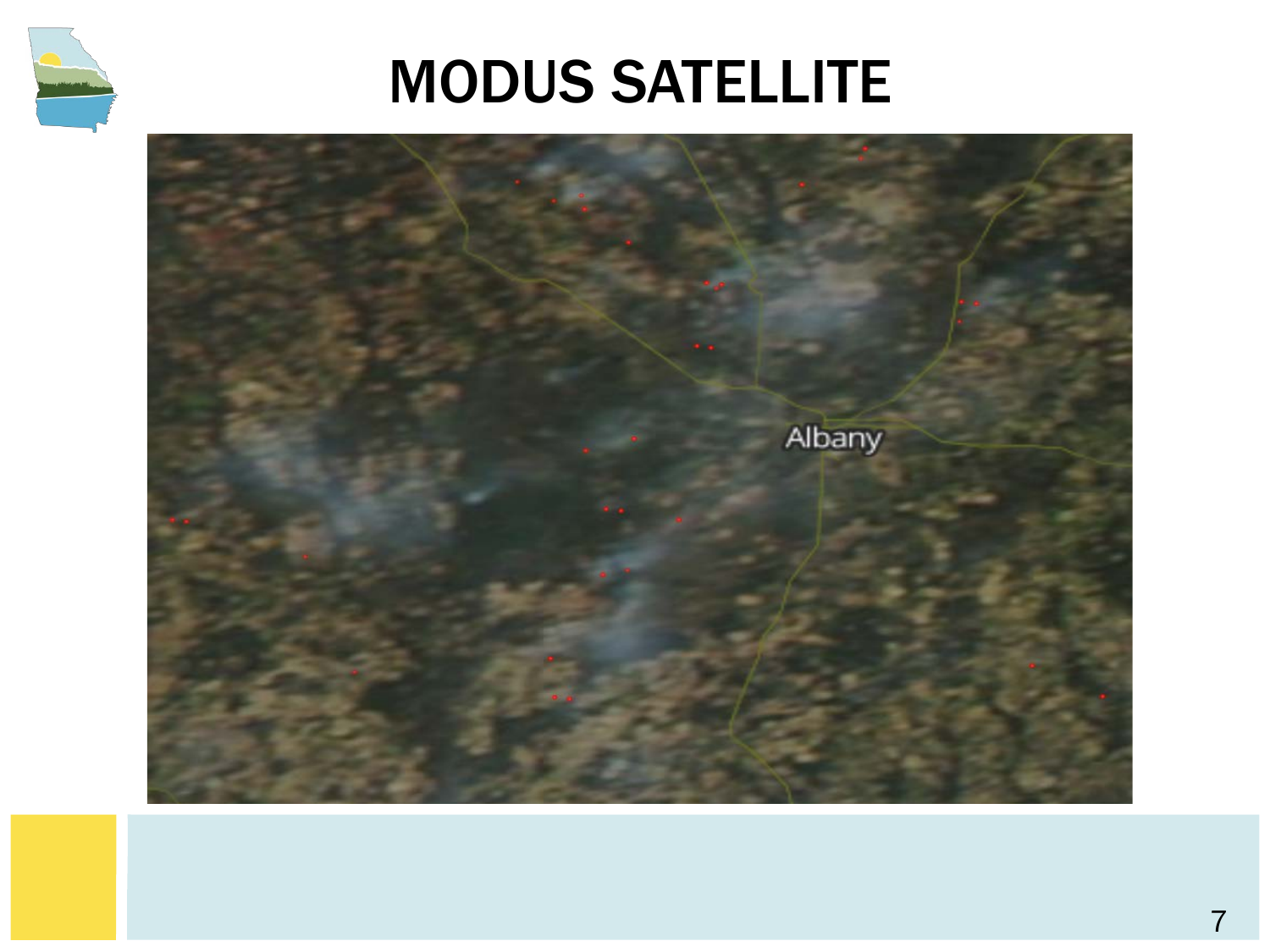

#### HYSPLIT MODELING

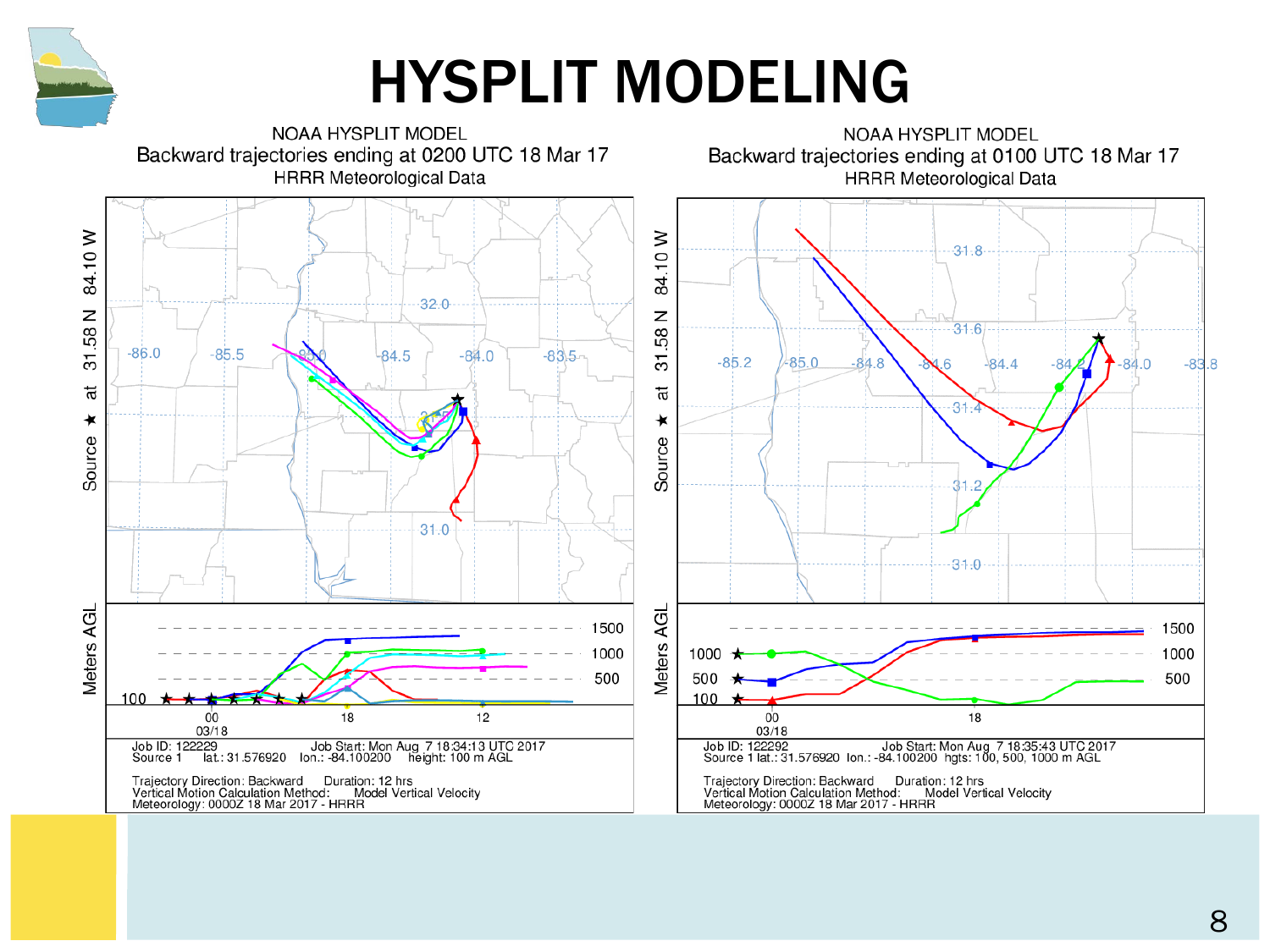

#### HAZARD MAPPING SYSTEM

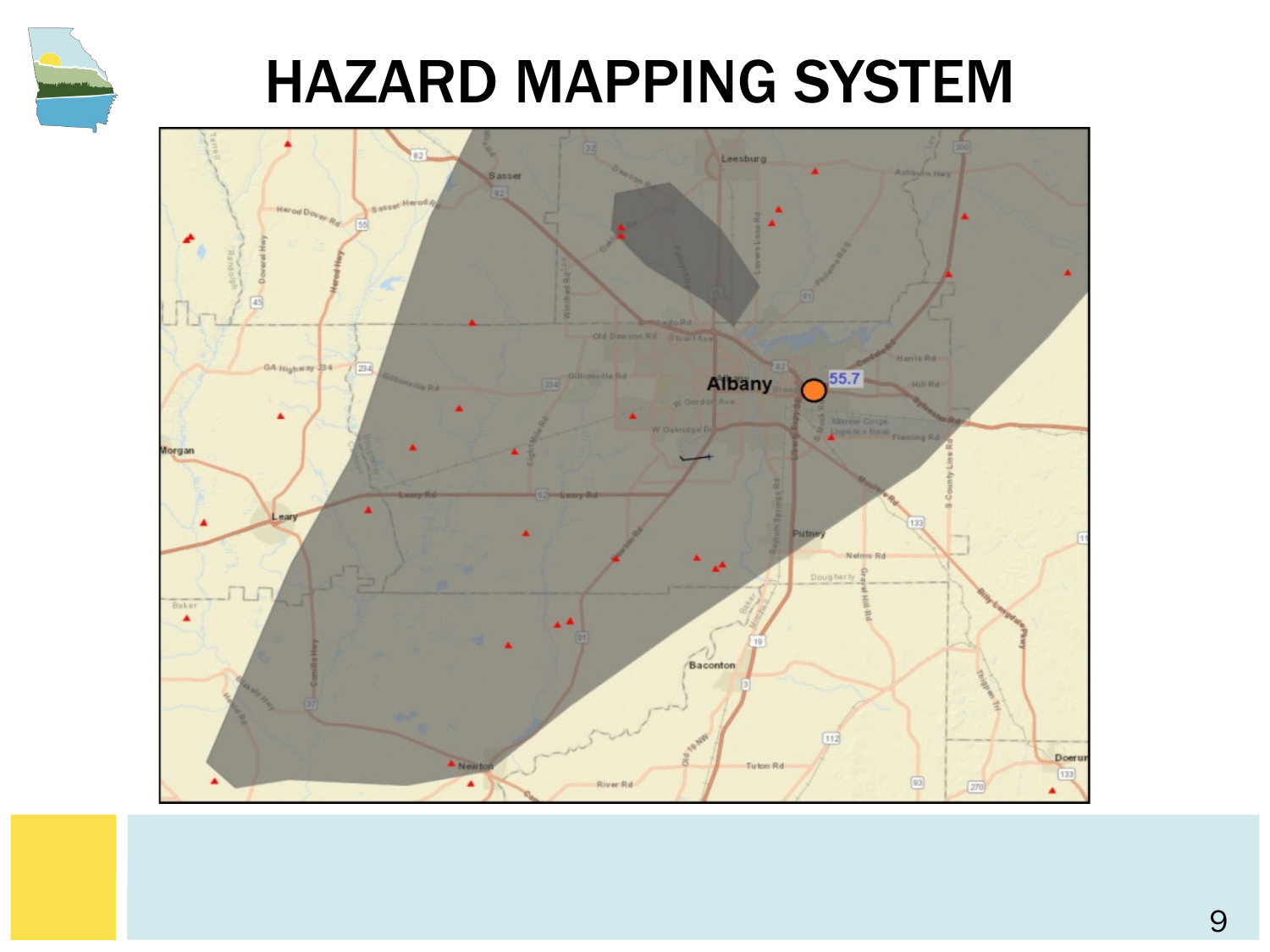

# 5-MINUTE OZONE LOOP: JULY 20TH

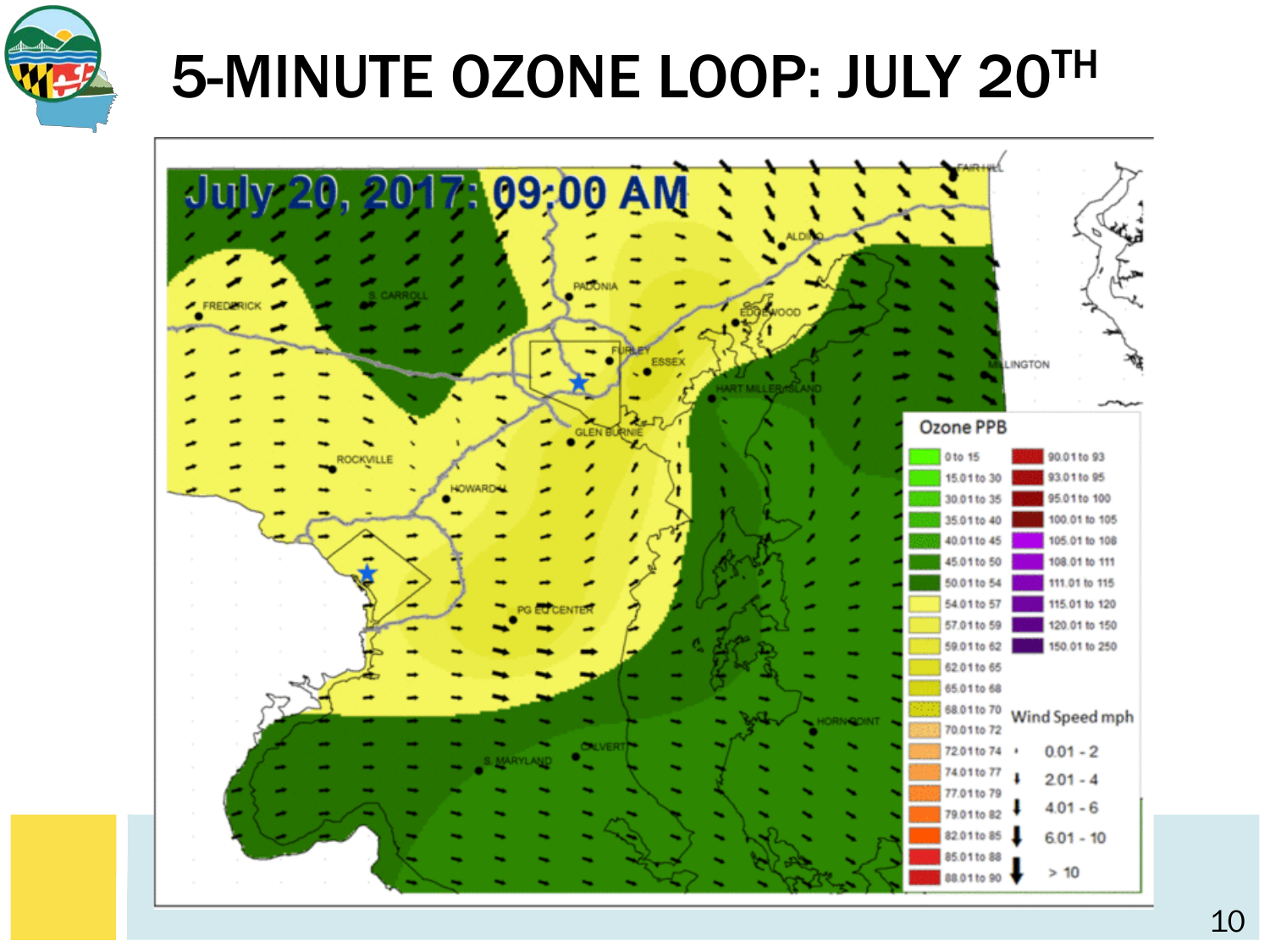

### EMISSION INVENTORIES

- Fire emissions developed for EPA's National Emission Inventory (NEI)
	- **GFC Permit Records** 
		- **Permitted burn area, date, location** 
			- Latitude and longitude > 100 acres
		- Fuel type and fuel conditions, start/end time, post-burn information such as actual burned area.
	- **Military Bases**
	- Federal Land Managers
- GA EPD has detailed fire inventories for 2002, 2005, 2007, 2008, 2011, and 2014.
- GA EPD will develop fire inventories for every year going forward starting with 2015.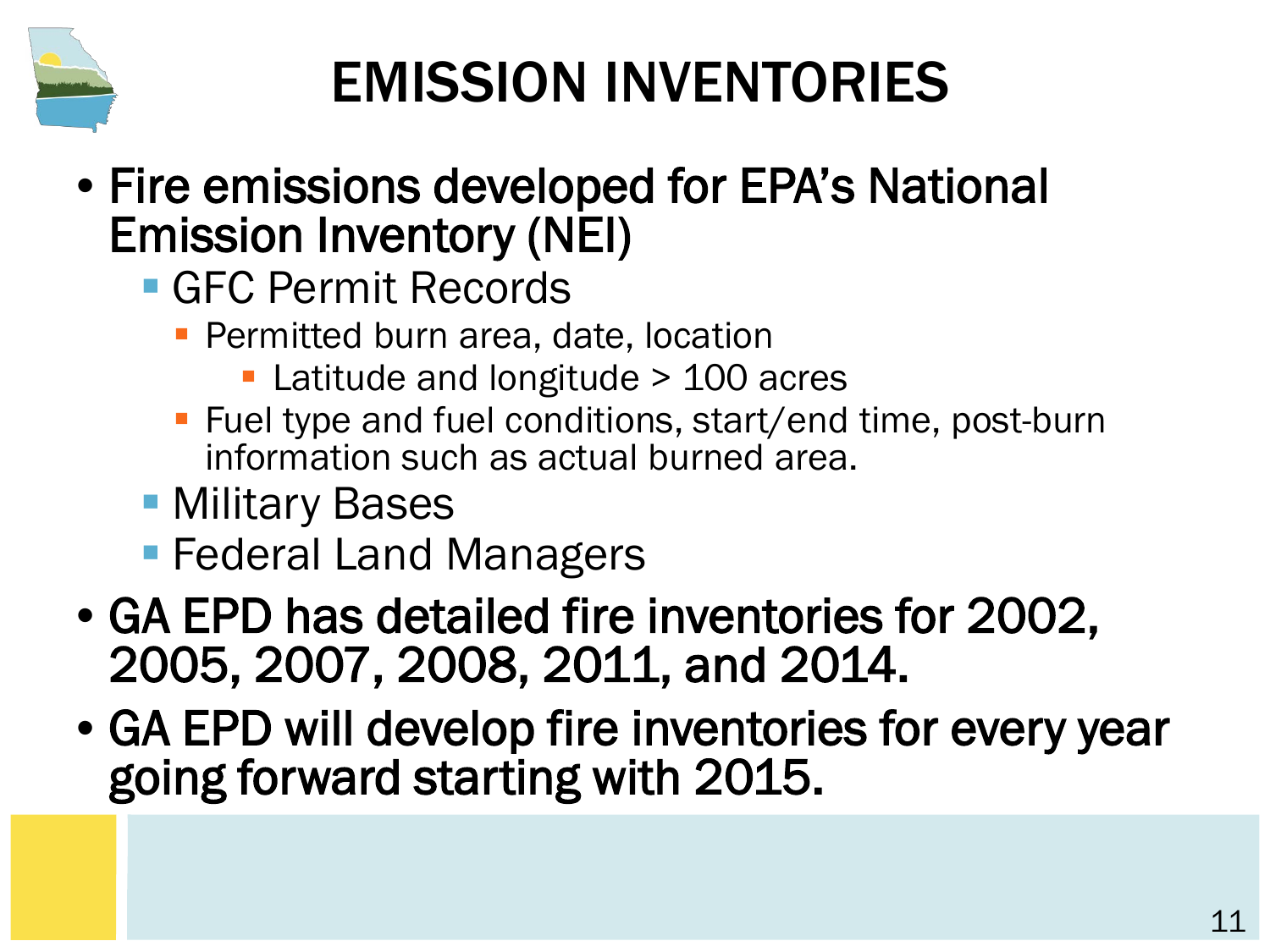

# AIR QUALITY PLANNING AND POLICY

- Development of State Implementation Plans and designation recommendations.
	- 2008 and 2015 Ozone NAAQS
	- $\blacksquare$  2012 PM<sub>2.5</sub> NAAQS
	- **Regional Haze Rule**
- Emissions control strategy development.
- Georgia's Rules for Air Quality Control.
	- **Should open burning rules be expanded?**
	- **Should open burning rules be relaxed?**